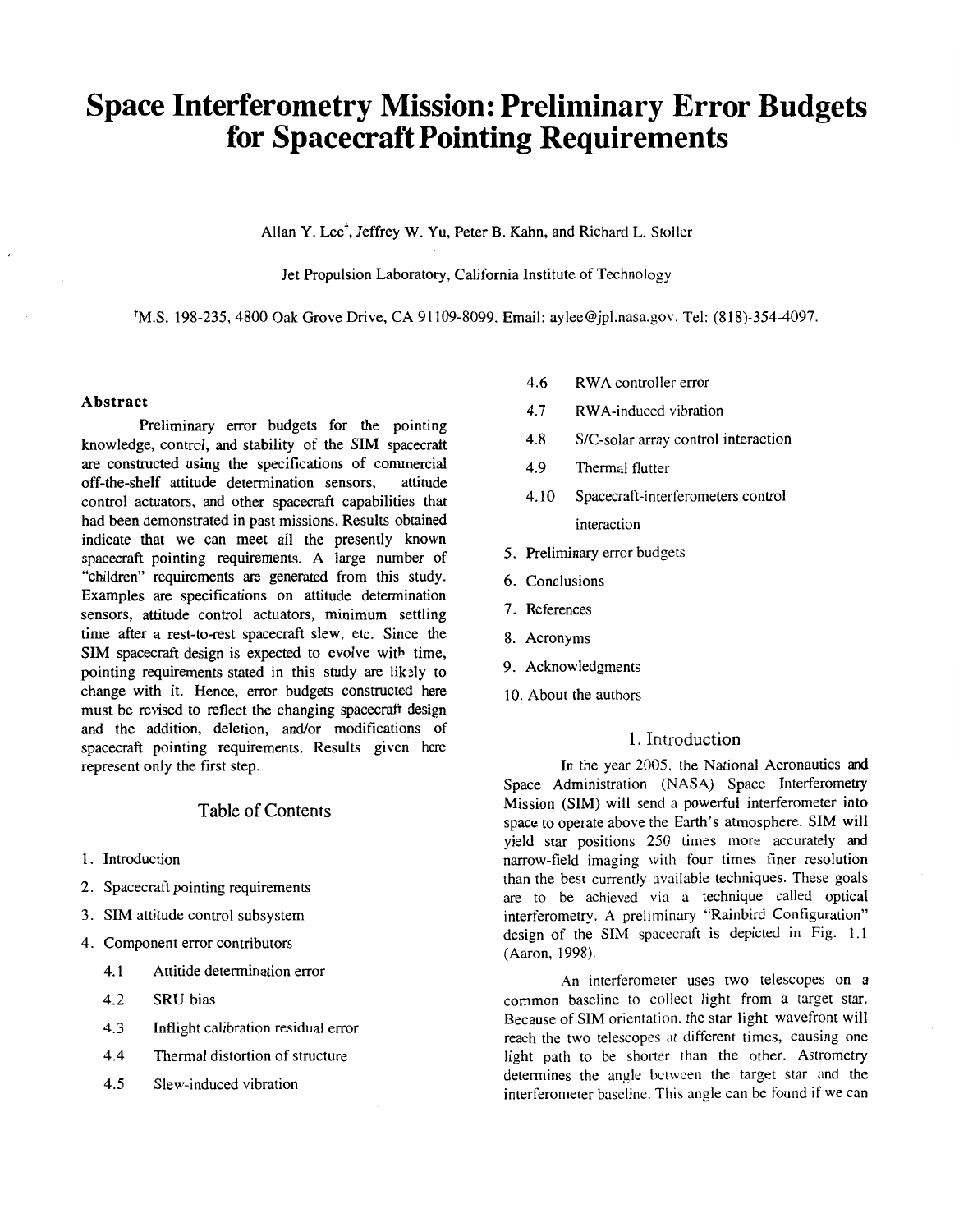<span id="page-1-0"></span>determine the path-length difference and the baseline length between the two telescopes. To determine the path-length difference, one branch of the two light waves is "delayed" via an active optical delay line before it is being "combined" with the other light wave to form an interference pattern. A bright fringe appears on a detector when the external and internal (that generated by the optical delay line) path-length differences are exactly the same. By making accurate measurements of both the internal path-length difference and the baseline length using a laser metrology system, the location of the star can be determined. For further information on optical interferometry, see Rayman and Shao, 1992.



Fig. 1.1 The **SIM** "rainbird" configuration

Major science goals of the SIM mission include the following. For astrometry in visible light (0.4 to 1.0 pm wavelength), SIM will measure star positions to an overall mission accuracy of better than  $4 \mu \widehat{sec}$  over wide angles (15° FOV), and to 0.26  $\mu$  *Sec* over narrow angles **(1"** FOV). For imaging very small objects, or selected regions of larger objects, the SIM's imaging resolution goal is 10 mas  $(1 \text{ mas} = 10^{-3} \text{ s\^ec})$ . In support of the Terrestrial Planet Finder program, SIM will demonstrate a technique called interferometric nulling. Here, SIM goal is to be able to reveal the properties of protoplanetary disks to within a few AU from the star, perhaps revealing structures in the disk attributable to a planetary system.

## **2.** Spacecraft Pointing Requirements

In this paper, the spacecraft on-board pointing knowledge error is defined to be the magnitude of the error vector between the actual pointing vector and the pointing vector estimated by the on-board attitude estimator. Similarly, the pointing control error is the magnitude of the error vector between the desired and actual S/C pointing vectors. See [Fig. 2.1.](#page-2-0) 

A so-called "peak-to-peak" pointing stability metric is commonly used to specify the level of motion stability of a given S/C body axis or the line-of-sight (LOS) of an on-board instrument. One drawback of this stability metric is that it uses only the two extrema points in the time history of the pointing vector that fall within a time window of interest. Another pointing stability metric that has been used in past missions is the Root-Mean-Squares (RMS) pointing stability metric (S<sub>rms</sub>). If B(f), in  $S\rightarrow$   $\angle$  Hz, denotes the frequency spectrum of the LOS motion, then:

$$
S_{\rm rms} = \sqrt{\int_0^{\infty} B^2(f) df}.
$$

where  $f = frequency$ . This is a straight-forward way to measure motion stability. However, the degree to which disturbances at different frequencies contributed to jitters is also a function of the time window of interest,  $T$ , which is not considered in defining  $S_{rms}$ . In this study, a "weighted" RMS pointing stability metric,  $S_{\text{wrms}}$ , first introduced by Lucke, Sirlin, and San Martin (1992), is adopted. **In** the frequency domain, it is defined as follows:

$$
S_{\text{wrms}} = \sqrt{\left\{ \int_0^\infty B^2(f) W_d(C) df \right\}}.
$$

where  $C = 2\pi f T$ , and  $W_d(C)=1-2(1-cosC)/C^2$ .



 $B$ know = on-board pointing knowledge error  $B<sub>cti</sub>$  = pointing control error

[Fig 2.1](#page-2-0) Spacecraft pointing vectors

Three coordinate frames are first defined in order to better describe various SIM spacecraft (S/C) pointing requirements. The spacecraft mechanical frame CMECH is depicted in Fig. 1.1. Nominally, the X-axis of the C<sup>MECH</sup> frame is parallel to the nominal direction of the solar array boom. Its Y-axis is parallel to the common baseline of the interferorneters, and the Z-axis completes a right-handed XYZ coordinate system. The origin of the  $C<sup>MECH</sup>$  frame is at the center of the separation plane between the launch vehicle and the spacecraft, and the positive directions of the axes are depicted in Fig. 1.1.

The Attitude Control Subsystem (ACS) frame is denoted by  $C^{ACS}$ . The incrtial attitudes of the three axes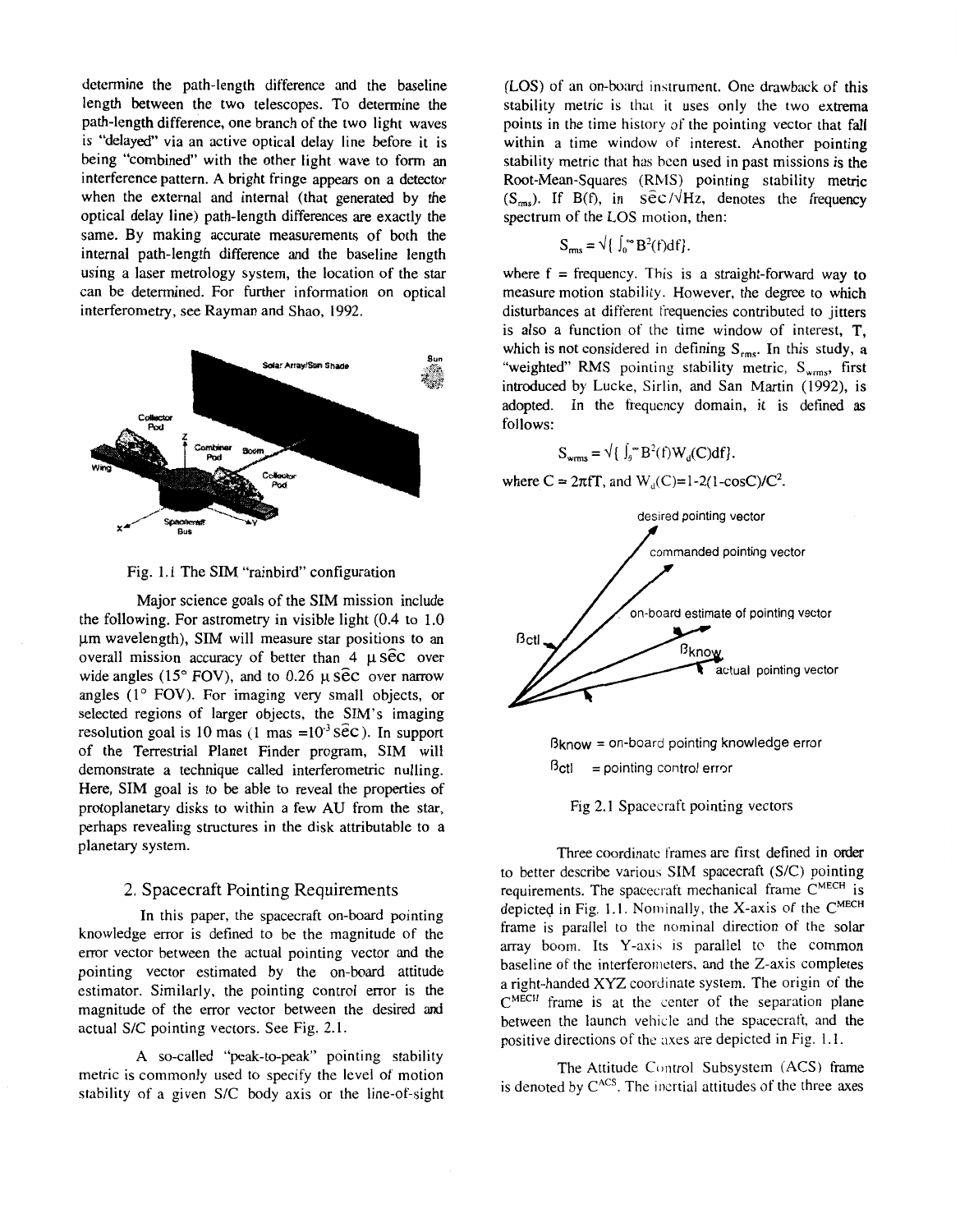<span id="page-2-0"></span>of the **CAcs** frame are to be estimated by an on-board attitude estimator, using measurements from both the Inertial Reference Units (IRUs) and Stellar Reference Units (SRUs). It will be shown in the following that the spacecraft pointing requirements about both the X and Z axes of the **CMECH** frame are significantly more stringent than those for the Y axis. **As** such, the boresight axis of the SRU should be aligned with the Y-axis of the **CMECH**  frame. The other two axes of the **CACS** frame are as depicted in Fig. 2.1.



#### Fig. 2.1 **SIM** coordinate frames

The coordinate frame with respect to which the spacecraft pointing requirements are to be specified is the SIM reference coordinate frame, C<sup>SIM</sup>. The common baseline  $(B)$  shared by the science/guide interferometers, called "physical baseline", is the Y-axis of the C<sup>SLM</sup> frame. With reference to Fig. 2.1, let S denotes the centerline vector of the science collector mirror field of regard (nominally, it lies within the +YZ plane of **CMECH**  frame, and is  $20^{\circ}$  away from the Z-axis). The X-axis of the **CS"** frame is parallel *to* the cross product of the B and *S* vectors, and the Z-axis of  $C^{SIM}$  frame completes a right-handed XYZ coordinate system. The vertex of the left comer cube (the one with a negative Y-axis coordinate in the **CMECH** frame) is designated the origin of the SIM reference frame.

SIM spacecraft pointing requirements consist of the following: **(1)** on-board pointing knowledge requirements of 20  $\vec{sec}$ , 3 $\sigma$  per X and Z axes, and 120 *SEC, 30* per Y axis; (2) pointing control requirements of 30 *SEC,* 30 per **X** and Z axes, and 120 *Sk,* 30 per Y axis; and (3) 0.4 mas over a 10 msec time window,  $1\sigma$ per X and Z axes (and none about the Y axis). Drivers behind these spacecraft pointing requirements are explained as follow.

The **SIC** on-board attitude knowledge requirements are driven by the need to successfully

complete a guide star fringe acquisition within a prescribed time duration. A S/C attitude knowledge error of about 20  $\hat{\text{sec}}$  corresponds to about 1 mm (3 $\sigma$ ) in knowledge uncertainty **in** the central fringe position **(20**   $s\bar{e}c \times 10$  m  $\approx 1$  mm). The number of fringe search steps, each of 10  $\mu$ m, that are required to complete a  $\pm 4\sigma$  search is:  $4 \times 2 \times (1/3 \text{ mm})/10 \mu \text{m} \approx 267 \text{ steps}$  (Chu, 1998). With an integration time of IO msec for each search step, the worst-case total integration time is 2.67 s. Add to that the stepping time, the estimated time to complete a fringe acquisition is on the order of 4-5 s. which **is**  acceptable.

The S/C pointing control requirements are driven by the need to ascertain that a selected guide star falls within the FOV of the coarse acquisition camera of the guide interferometer when it is commanded to point at that star. In the current SIM design, the FOV of the acquisition camera is  $10$  min (Yu,  $1998$ ). The  $30 - s\hat{c}c$ S/C pointing control requirement represents a small fraction of that FOV.

The spacecraft pointing stability requirement is driven by the need to maintain a high level of optical pathlength stability during every 10-msec integration time steps during the fringe acquisition process. Good pathlength stability leads to high signal-to-noise on the guide fringes, positively enabling fringe detection. **An**  estimate of an acceptable level of pathlength stability is about  $20\times10^{-9}$  m (1 $\sigma$ ) (Yu, 1998 and Laskin, 1998). Hence, the pointing stability of the spacecraft , about both the X and Z axes of the  $C^{SIM}$  frame, is  $20 \times 10^{-9}$  m/10  $m \approx 0.4$  mas ( $1\sigma$  per X and Z axes).

### 3. SIM Attitude Control Subsystem

The stringent spacecraft pointing requirements described above are to be achieved via a carefully designed Attitude Control Subsystem (ACS) of the **SIM**  spacecraft. Spacecraft's three-axis attitude is estimated using measurements from both the IRUs and the SRUs. To this end, the identities of stars captured by SRU frames are first determined by a star identification algorithm. The inertial attitudes of these identified stars, given in an on-board star catalog, are then used to determine the inertial attitudes of the SRU axes. Between SRU frames, the estimated S/C attitudes are propagated using the IRU measurements. Via periodic inflight calibrations between the SRU's axes (ACS frame) and other body-fixed vector5 of interest *(e.2..* the radio frequency boresight of the Gain Antenna (HGA). axes of the SIM reference frame. etc.), the inertial attitudes of these vectors are estimated.

Three Reaction Wheel Assemblies (RWAs) are used to control the S/C basebody. **A** fourth RWA is to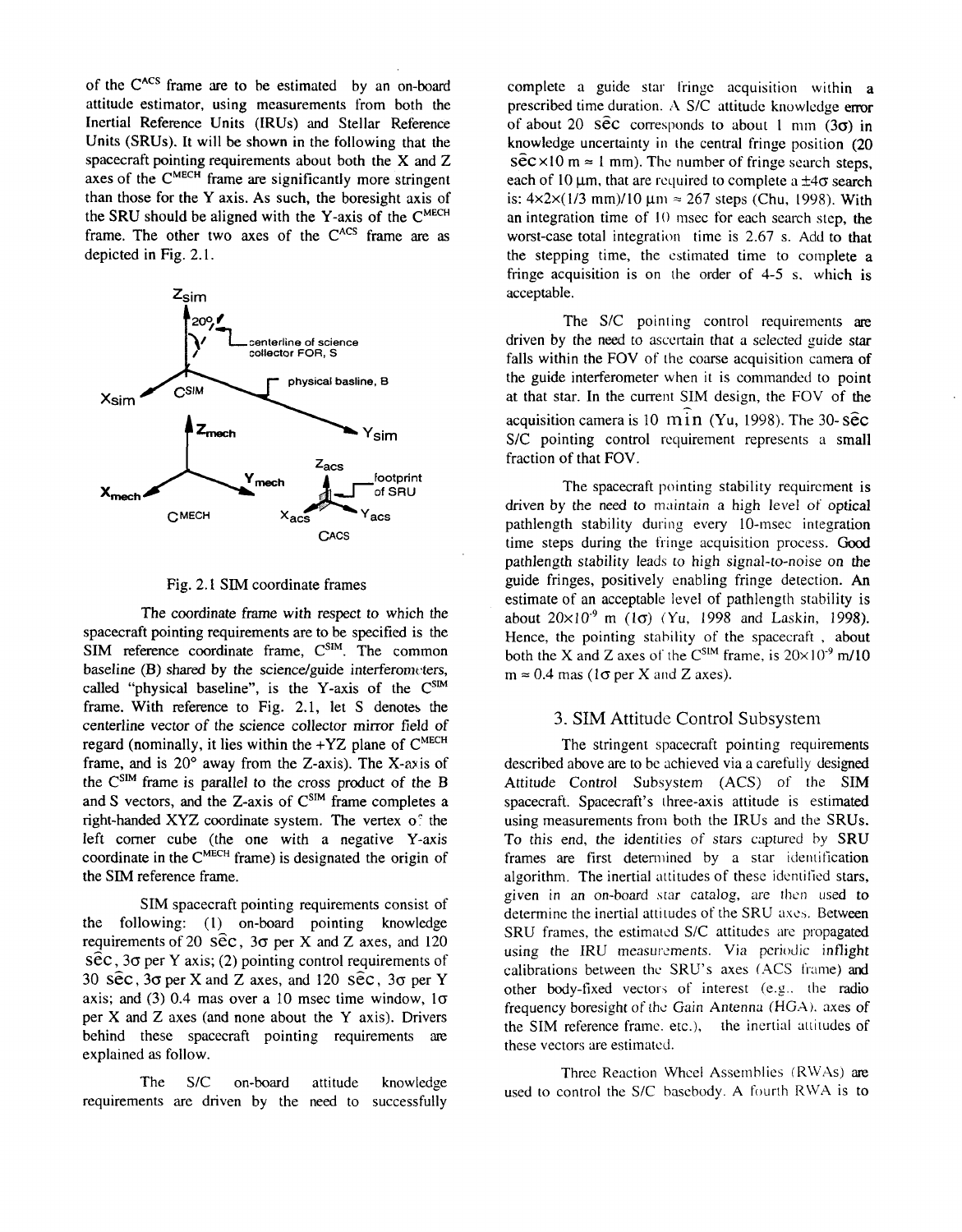be provided as a backup. The RWAs are also used to slew the SIC from one commanded attitude to another. With an Earth-trailing orbit, only solar radiation imparts a significant environmental disturbance torque on the **SIM**  spacecraft. The resultant angular momenta accumulated on these RWAs must then be unloaded using hydrazine thrusters periodically.

The spacecraft ACS also responds to groundcommanded pointing of both the solar array/sun shield *(SMSS)* and the HGA. With reference to Fig. **1** .l, the *SMSS* is attached to the spacecraft basebody via a solar array boom. The relative orientation of the boom with respect to the basebody is to be controlled via a two degrees-of-freedom (dof) solar array drive mechanism (SADM). The attitude control subsystem also performs other engineering functions such as to detumble the S/C after the spacecraft-launch vehicle separation, and to maintain a safe-hold attitude in response to safing requests.

## **4.** Component Error Contributors

#### 4.1 Attitude determination error

The ACS attitude estimator (ATE) is basically a Kalman-Bucy filter that uses, optimally, measurements from a SRU and a set of IRUs. Inertial attitude updates are given by the SRU at intervals of  $\Delta T$  seconds. In between these star measurement updates, the S/C attitude estimates are propagated using the IRU measurements. See Fig. 4.1.

The performance of the ATE can be estimated using an error covariance analysis. It provides an estimate of the ATE error due to both the rate white noise (angle random walk) and bias instability of the IRU, as well as the Noise Equivalent Angle (NEA) of the SRU.



Fig. 4.1 Propagation of the estimated spacecraft attitude

When the S/C is quiescent, the attitude estimator error vector  $\vec{e} = [e_x, e_y, e_z]^\text{T}$  and the IRU bias vector  $\mathbf{b} = \begin{bmatrix} b_x & b_y & b_z \end{bmatrix}^T$  are governed by the following vector  $\vec{b} = [b_x \ b_y \ b_z]^T$  are governed by the following equation:  $\vec{x}_k = \Phi_{k-1} \ \vec{x}_{k-1} + \vec{w}_{k-1}$ . Here,  $\vec{x} = [\vec{e}^T$  $\vec{b}^T$ <sup>T</sup> is the state vector of the ATE, and  $\vec{w}$  is a zeromean, white sequence with covariance  $Q_k$ .  $Q_k$  is given by  $\Delta T \times [N_1 \cdot I, 0_1; 0, N_2 \cdot I_3]$ , where  $\Delta T$  is the time duration .<br>เว็บ<br>เว็บ

between star measurement updates, and  $N_1$  and  $N_2$  denote the power spectral densities of the IRU rate white noise and bias instability, respectively. The state transition matrix  $\Phi_{k,i}$  is a constant 6x6 matrix that is approximated by  $I_6 + \Delta T \times [0_3 - I_3; 0, 0_3]$ .

 $\times$  {0<sub>3</sub> -1<sub>3</sub>; 0<sub>3</sub> 0<sub>3</sub>].<br>The measurement equation is given by:  $\overrightarrow{z}_k$  =  $H_k$ ,  $\vec{X}_k$  +  $\vec{V}_k$ , where  $\vec{Z}$  is a 3×1 star measurement vector,  $H$  is a constant measurement matrix given by  $\Pi_2$  $0,1$ , and  $\vec{v}$  is a vector of zero-mean random noise with covariance  $R_k$  (due to the SRU's NEA). The propagation of the error covariance matrix of  $\vec{x}$  is governed by the following set of equations:

$$
P_{k}(\cdot) = \Phi_{k-1} P_{k-1}(\cdot) \Phi_{k-1}^{T} + Q_{k-1}
$$
  
\n
$$
P_{k}(\cdot) = [I_{6} - K_{k} H_{k}] P_{k}(\cdot)
$$
  
\n
$$
K_{k} = P_{k}(\cdot) H_{k}^{T} \{ H_{k} P_{k}(\cdot) H_{k}^{T} + R_{k} \}
$$

where  $P_k(-)$  and  $P_k(+)$  denote the error covariance matrices of the state vector computed immediately before and after the  $k<sup>th</sup>$  star measurement update, and  $K<sub>k</sub>$  denotes the Kalman-Bucy gain. Using these equations. we can compute the time propagation of the ATE errors on the three S/C axes. The attitude determination errors given in the following error budget tables (see Section 5) were computed using the following sct of sensor specifications:  $\Delta T = 0.5$  seconds,  $N_1 = 10^{-8}$  deg<sup>2</sup>/hr,  $N_2 =$ 0.6\*10-3 deg2/hr', and NEAs of SRU are I .5 and **25**  (twist) *SEC, 30* per axis.

Sensor noise with significant frequency content within the control bandwidth looks like valid "command" to the control loop. The controller ccmmands torque's in order to cause the S/C attitude to follow these erroneous "commands." This results in undesired S/C motion. This effect usually accounts for one of the largest component of S/C pointing instability.

To estimate thc impact oi both the SRU and IRU noise on the spacecraft pointing stability. we first derive the transfer functions from these sensor noise to the attitude estimator errors using the error propagation equations given above. The power spectra of the spacecraft attitude and rate errors could then be estimated. They are subsequently used in Section 4.6 to estimate their impact on the spacccraft pointing stability.

# 4.2 SRU bias

The SRU's NEA captures only effects due to photon noise, stray light noise, dark current noise, and readout noise. It does not capture SRU centroiding error, optical distortion. PSF distortion, focal length scale error, and chromaticity. These bias errors account for the difference between the total measurement error of the SRU and its NEA. In this study, the total measurement errors of the SRU are  $3.4$  and  $53$  (twist)  $S\hat{e}c$ .  $3\sigma$  per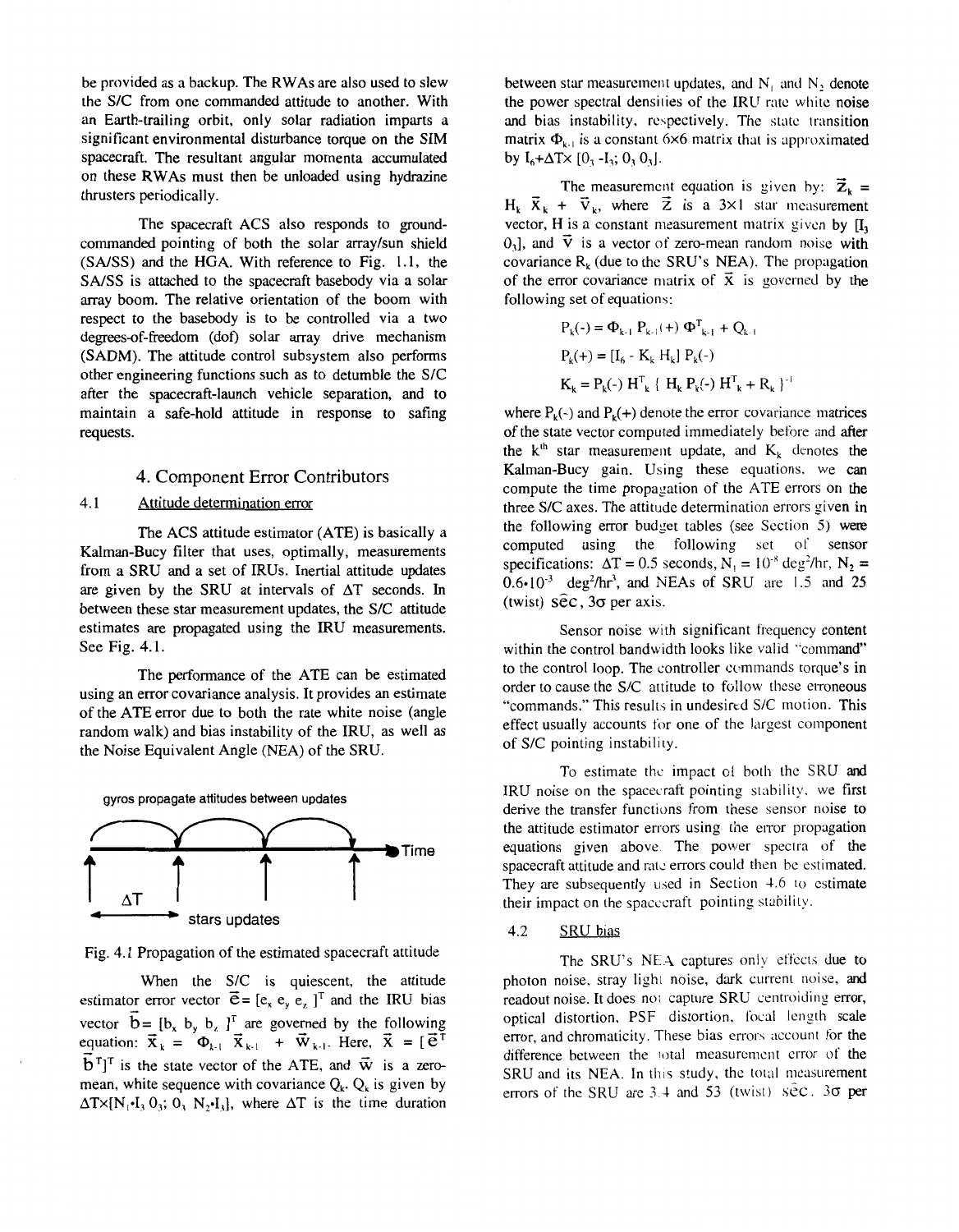axis.

# 4.3 Inflight calibration residual errors

The inertial attitudes of the ACS axes are estimated by the ACS's ATE. However, the pointing knowledge, control, and stability requirements are levied not with respect to the ACS frame but rather with respect to the SIM reference frame. As such, the misalignments between these two coordinate frames, which vary from time to time, must be determined via periodic inflight calibrations. Residual knowledge error between these two frames, after an inflight calibration, is another error source that must be accounted for in the error budgets.

In a typical inflight calibration, the "guide" interferometers are commanded to point in the direction of a pre-selected star field. The inertial attitude of the SIM reference frame could then be derived using the inertial attitudes of the captured guide stars provided by the star catalog. The inertial attitude of the ACS frame at the time when the guide stars are captured is available via the time-tagged telemetry data of the ATE. Using these attitude estimates, the misalignment angles between the ACS and **SIM** coordinate frames could be determined. In general, the attitude estimation errors associated with the guide interferometers are significantly better than those determined by the ATE. Hence, the residual error after an inflight calibration is approximated by the ATE error.

Before the first inflight calibration, pointing of the guide/science interferometers will be affected by structural misalignments between the ACS and SIM frames. The estimated value of the overall structural misalignment is on the order of  $0.5{\text -}1^{\circ}$  per axis (Lee, 1997). With an uncalibrated S/C pointing knowledge error this big, both angle tracking and fringe acquisition of guide stars become difficult. To overcome this problem, we might have to use the coarse acquisition camera of the guide interferometers to perform a spiral (or a mosaic) search around the expected locations of the guide stars. Also, the fringe acquisition time associated with the initial operations of the guide interferometers will be significantly longer than the norm.

# 4.4 Thermal distortions between inflight calibrations

In between inflight calibrations, thermal distortions of both the SRU mounting surface and the precision structure (upon which both the SRU and the guide interferometers are mounted) generate additional pointing knowledge uncertainties that are not accounted for by the last inflight calibration. The SRU thermal distortion is controlled by imposing thermal stability requirement on the SRU itself. In this study, the per-axis thermal stability of the SRU is  $\leq 4$  sec (30) over any

30-day period. Implicit in this requirement is the need to perform an ACS-to-SIM calibration every 30 days.

Thermal distortion of the precision structure could be estimated as follows. Let  $\alpha$  be the equivalent coefficient of thermal expansion of the precision structure material,  $\Delta T/\Delta h$  be the temperature gradient across the surfaces of the structure, and  $L$  is a characteristic dimension of the structure. Accordingly, the thermal distortion of the structure is given by:  $2\beta_{\text{thermal}} = L/R$  =  $L \cdot \alpha \cdot \Delta T / \Delta h$ , where **R** is the radius of curvature of the distorted structure (cf. Fig. 4.2). To control  $\beta_{\text{thermal}}$ , we impose bounds on both  $\alpha$  and the maximum allowable temperature excursion of the precision structure  $\Delta T$ . In this study, we use  $\alpha = 0.2$  ppm per <sup>o</sup>C, and the precision structure is to be thermally controlled so that its temperature vary within  $\pm 2$  °C throughout the five year mission life time. One *Sec* is allocated in the error budgets to account for these thermal distortions.



Fig. 4.2 Thermal distortion of the SIM structure

## 4.5 Slew-induced structural vibrations

When a non-rigid S/C is slewed from one inertial attitude to another, residual structural vibrations after the completion of the slew need not be small. The order of magnitude of these residual vibrations is related to the natural frequencies and damping ratios of the major structural modes, the magnitude of angular acceleration used in slewing the S/C. and the elapsed time between the end of the slew and the time at which science observations is to begin (called settling time,  $T_{0}$ ).

In [Fig. 4.3,](#page-5-0) the SIM spacecraft is modeled by two rigid bodies connected by a spring and damper combination. One "rigid" body represents the precision structure while the second represents the solar array/sun shield (SA/SS).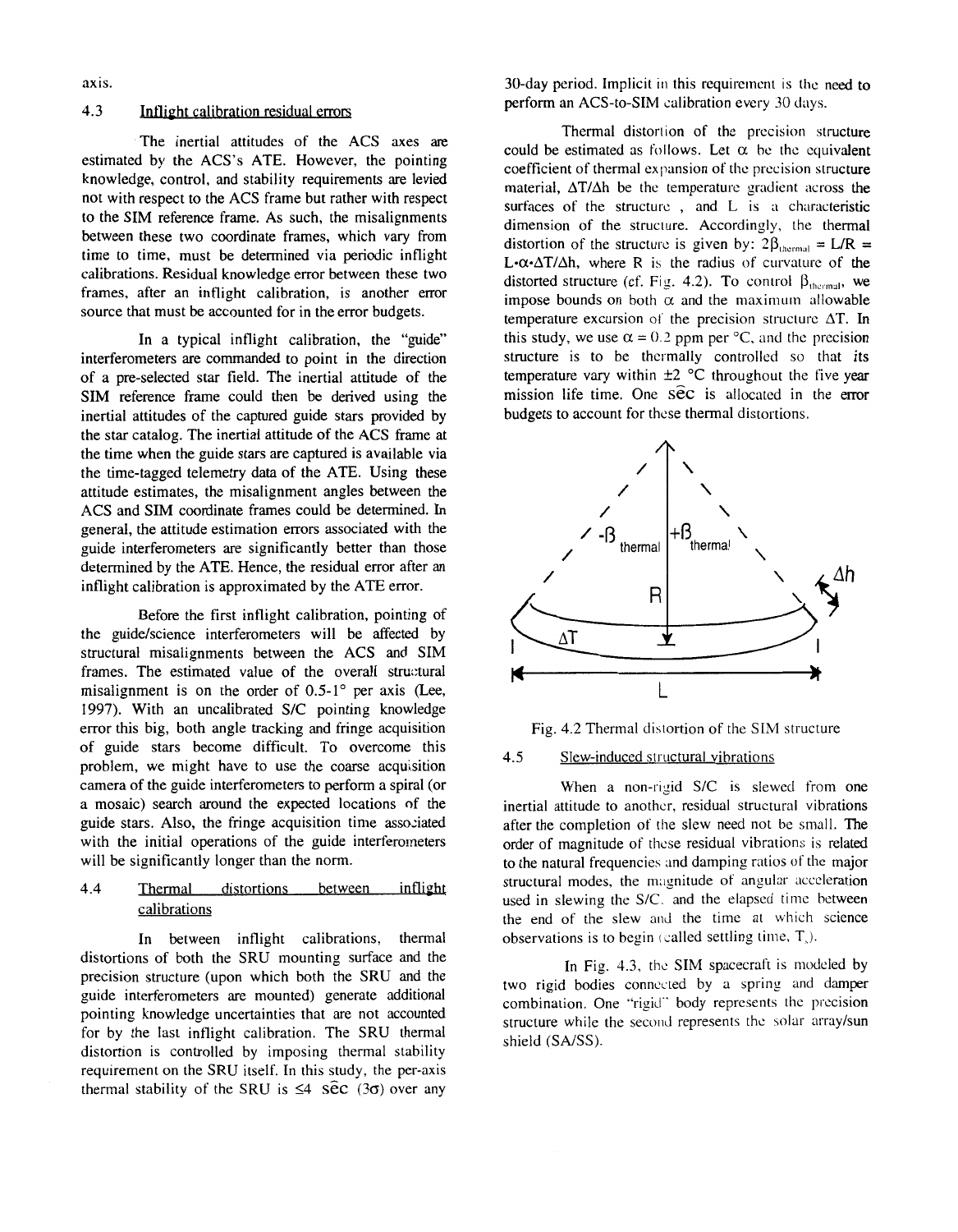<span id="page-5-0"></span>

Fig. 4.3 A simplified two-dof SIM model

The equations of motion of this spacecraft model are:

 $[I_{\text{SC}}+I_{\text{SA}}+m_{\text{SA}}(R+L)^{2}] \ddot{q}_{1}+[I_{\text{SA}}+m_{\text{SA}}(R+L)L] \ddot{q}_{2} = T_{\text{RWA}}$  $[I_{S_A}+m_{S_A}(R+L)L]\ddot{q}_1+ [I_{S_A}+m_{S_A}L^2]\ddot{q}_2 = -Kq_2-C\dot{q}_2$ 

Here,  $I_{SC}$  is the moment of inertia of the spacecraft basebody, and  $I_{SA}$  is the moment of inertia of the SA/SS (relative to its own center of mass). The angle **q,** is the angular displacement of the basebody with respect to an inertial reference, and the angle  $q<sub>2</sub>$  is the displacement of the SA/SS with respect to the basebody.  $T_{RWA}$  is the torque exerted on the basebody by the RWAs, and K and *C* are the spring stiffness and damping rate of the solar array boom. Dimensions R and L are defined in Fig. 4.3. As expected, **K** and *C* are related to the natural frequency and damping ratio of the first flexible mode of the structure:  $K = \Omega^2 \Delta$ , and  $C = 2\Omega \Delta \Delta$ , where  $\Delta =$  $m_{SA}$ [I<sub>SC</sub>L<sup>2</sup>+I<sub>SA</sub>R<sup>2</sup>]+ [I<sub>SC</sub>+I<sub>SA</sub>+ $m_{SA}$ (R+L)<sup>2</sup>]. Using these formulae, K and C could be selected to achieve structural vibration mode with a 1-Hz frequency and a 1% damping ratio.

After a rest-to-rest slew, the residual rate and displacement of the spacecraft basebody are bounded by the following relations:

 $\vert$  residual rate  $\vert \leq \alpha_{\text{slow}} \cdot Q \cdot e^{-\beta \Omega T s} \cdot \Omega^{-1}$  [rad/s],  $\vert$  residual angle  $\vert \leq \alpha_{\text{slow}} \cdot Q \cdot e^{-\beta \Omega T s} \cdot \Omega^2$  [rad].

Here,  $\alpha_{\text{slow}}$  is the angular acceleration used in slewing the spacecraft,  $T_s$  is the settling time, and  $Q =$  $[I_{SA}+m_{SA}L(R+L)]^2+[m_{SA}(I_{SC}L^2+I_{SA}R^2)]$ . Estimated inertia properties of the SIM spacecraft are:  $m_{SA} = 400$  kg,  $I_{SC} =$ 36,400 kg-m<sup>2</sup> (Z-axis),  $I_{SA} = 5760$  kg-m<sup>2</sup> (Z-axis), R = 1.5 m, and L = 5.9 m. Given  $\Omega = 2\pi$  rad/s (1 Hz),  $\beta =$ 1%,  $\alpha_{\text{skew}} = 5.24 \cdot 10^{-6} \text{ rad/s}^2$ , and  $T_s = 1 \text{ minute}$ , the

magnitudes of the residual rate and angle after a rest-torest pacecraft slew could be estimated. Using the estimated residual rate. the pointing stability of the spacecraft over a time window of 10 msec could also be estimated.

#### 4.6 RWA controller crror

Pointing control of the SIM basebody is to be done using a set of thrcc Reaction Wheel Assemblies (RWAs). A fourth RWA is to be provided *as* a backup. A representative RWA attitude control loop (Macalu, 1994) is depicted in Fig. 4.4.



Fig. 4.4 A RWA controller design

In Fig. 4.4,  $K_p$  and  $K_p$  are the "proportional" and "derivative" gains of the RWA control loop. It can be shown that  $K_p K_p = (2\pi \cdot BW)^2$  where BW is the bandwidth of the RWA controller. Since the RWA controller is a PD controller, in the presence of a persistent disturbance torque  $(T<sub>D</sub>)$ , the attitude controller error is non-zero, and is given by:  $T_D/((2\pi \cdot BW)^2 \cdot I)$ , where I is the moment of inertia of the affccted *S/C's*  axis. Here, the controller error is defined as the difference between the commanded attitude vector and the ACS onboard estimation of thc actual pointing vector. The magnitude of per-axis solar radiation torque imparted on the S/C is estimated to he:  $T_p \approx 0.0005$  Nm (Lee, 1998). For a controller bandwidth of 0.1 Hz, and  $I = I_{min} = 4000$  $kg-m<sup>2</sup>$ , the resultant attitude controller error could be estimated.

**A** mismatch in the gyroscopic terms used by the RWA controller can also cause a steady-stale controller error. This error is:  $(\Delta I/I) \cdot (2\pi \cdot BW)^{-2} \cdot (I_{max} - I_{min}) \cdot \omega^2/I$ . Here, *hI/I* is the percent knowledge error of the S/C's moment of inertia;  $I_{\text{max}}$  and  $I_{\text{min}}$  are the largest and smallest moments of inertia of the SIM spacecraft, respectively, and  $\omega$  is the per-axis S/C rate. In this study, we use:  $\Delta I/I$  $= 10\%, (\text{I}_{\text{max}},\text{I}_{\text{min}}) = (36000,4000) \text{ kg-m}^2$ , and  $\omega \le 0.1$ <sup>o</sup>/s. An allocation of 3 sec is used in this study to account for attitude controller errors generated by these two disturbance sources.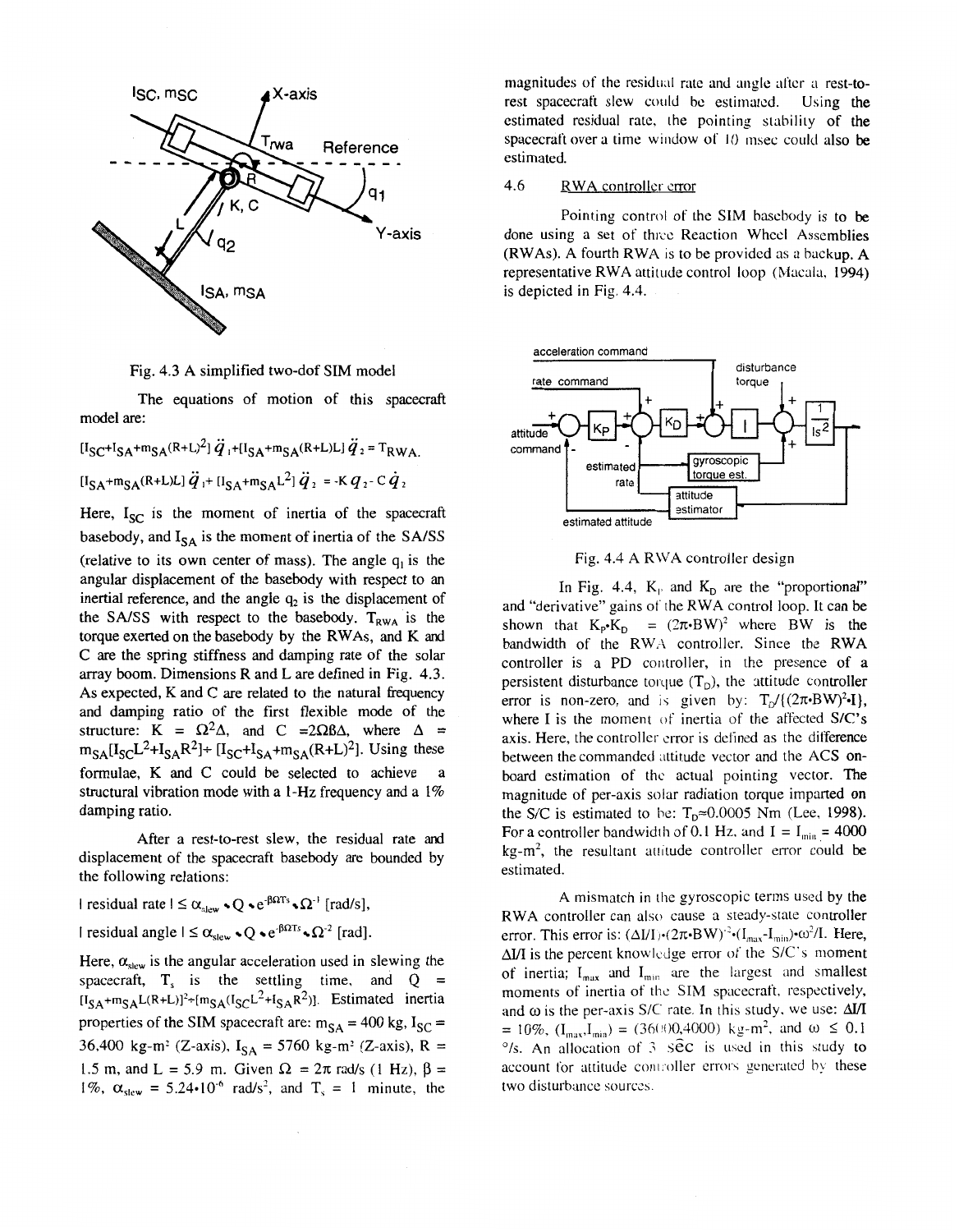To estimate the impact of the attitude estimator errors on the spacecraft pointing stability, via the RWA controller, we once again refer to [Fig.](#page-5-0) **4.4.** In order to capture the effect **of** the structural flexibility in our estimation, we replace the **1/Is2** term in [Fig.](#page-5-0) **4.4** by a transfer function *G(s)* (where *s* is a Laplace variable) derived using the equations of motion of the spacecraft given in Section **4.5.** In a quiescent state, the motion of the spacecraft *8* is related to the spacecraft attitude error  $(n_e)$  and rate error  $(n_e)$  by the following expression:

# $\Theta(s) = -\left[K_{p}/\Delta(s)\right] \cdot n_{\theta} - \left[K_{p}/\Delta(s)\right] \cdot n_{\omega}$ .

where  $\Delta(s) = s + K_p + {[\mathbf{I} \cdot \mathbf{K}_p \cdot \mathbf{G}(s)]}^{-1}$ . We can then compute the power spectra of the spacecraft motion,  $B^2(f)$ , using these two transfer functions and the power spectral densities of the attitude and rate errors. Finally, the disturbance spectra are frequency-weighted by  $W_d(C)$ (where  $C = 2\pi f T$  and  $T = 10$  msec) to determine the spacecraft pointing stability for 10-msec time windows.

## **4.7** RWA-induced structural vibrations

RWAs have three imperfections: dynamics imbalance, static imbalance, and axial runout. If the spin axis of the RWA is its Z axis, then the dynamic imbalance of the RWA is defined as:  $I_D = \sqrt{\frac{1^2}{2x} + \frac{1^2}{2y}}$ , where  $I_{zx}$  and  $I_{zy}$  denote the products of inertia's of the RWA in its X-Z and Y-Z planes, respectively. If the RWA is spinning at a rate of  $\Omega_{\text{rwa}}$  rad/s, the dynamic imbalance generates a precessional disturbance torque with magnitude of  $I_D\Omega_{\text{rw}}^2$ .

Instead of generating a disturbance torque, the static imbalance I<sub>s</sub> of the RWA generates a precessional radial force. The static imbalance is the product of the RWA's mass and its eccentricity. If the RWA is spinning at a rate of  $\Omega_{\text{rwa}}$  rad/s, the static imbalance generates a precessional radial disturbance force with magnitude of  $I_S\Omega_{\text{rwa}}^2$ . The resultant disturbance torque imparted on the S/C is  $d \times I_s \cdot \Omega_{rwa}^2$ , where d is a representative moment arm (cf. Fig. **4.5).** Obviouslv, the closer we can place the RWAs with respect to the *SIC'S*  c.m., the smaller is the impact of this disturbancc force on the angular motion of the spacecraft. The runouts  $(I_{RO})$ of the RWAs produces an axial sinusoidal force that is also proportional to  $\Omega^2_{\text{rwa}}$ .

Since the disturbance torque/force generated by the RWAs' imperfections are all proportional to  $\Omega^2$ <sub>rwa</sub>, one obvious way to limit the impact of these imperfections on the S/C pointing performance is to bound the RWAs' rpms at time when stringent pointing stability must be maintained. In this study, a bound of  $\pm 1000$  rpm is used. A second way to limit the impact of these RWA imperfections is to mount the RWAs on vibration isolators. In this study, 15-Hz. 20% isolators are used.



Fig. 4.5 RWA-induced disturbance forces and torques

The amplitude of the structural vibrations induced by three RWAs, each with three classes of disturbance torque's/forces could be estimated via simulation. Using the flexible S/C model described in Section 4.5, and assuming:  $I_D = 9.1 \cdot 10^{-6}$  kg-m<sup>2</sup>,  $I_S =$  $3.6 \cdot 10^{-5}$  kg-m,  $I_{\text{RO}} = 3.0 \cdot 10^{-5}$  kg-m, and d = 2 m, the  $3\sigma$ amplitude of the RWA-induced vibrations is on the order of 0.6 mas.

To estimate the impact of these RWA-induced disturbance torque's on the spacecraft pointing stability, we first derive the transfer functions from these torque's to the spacecraft's angular displacement. The total disturbance spectra of the per-axis spacecraft motion,  $B<sup>2</sup>(f)$ , are then computed using these transfer functions, and the power spectral densities of the RWAs' imperfections. The disturbance spectra are next frequencyweighted by  $W_d(C)$  (where  $C = 2\pi fT$ ,  $T = 10$  msec) to determine the spacecraft pointing stability for 10-msec time windows. Finally, the computed pointing stability is increased by a factor ot 1.5 to account for effects due to the unmodelled high-frequency structural modes of the **SIM** precision structure.

#### **4.8** S/C-solar array control interaction

With reference to [Fig. 1.1,](#page-1-0) the solar array/sun shield is attached to the spacecraft basebody via a solar array boom. The relative orientation of the boom with respect to the basebody is to be controlled via a 2-dof solar array drive mechanism (SADM). The solar array is to be controlled to within  $0.5-1^{\circ}$  of the sunline vector at all time in order to shield several basebody-mounted instruments from direct solar radiation. This arrangement enables the thermal control of these instruments to within very tight temperature bounds.

In order to point the science interferometer at a new target star, the spacecraft ACS must first compute two solar array articulation angles using the inertial position knowledge of hoth the target star and the Sun. Next, these computed angles are sent as commands to a two-axis solar array control loop. Once the new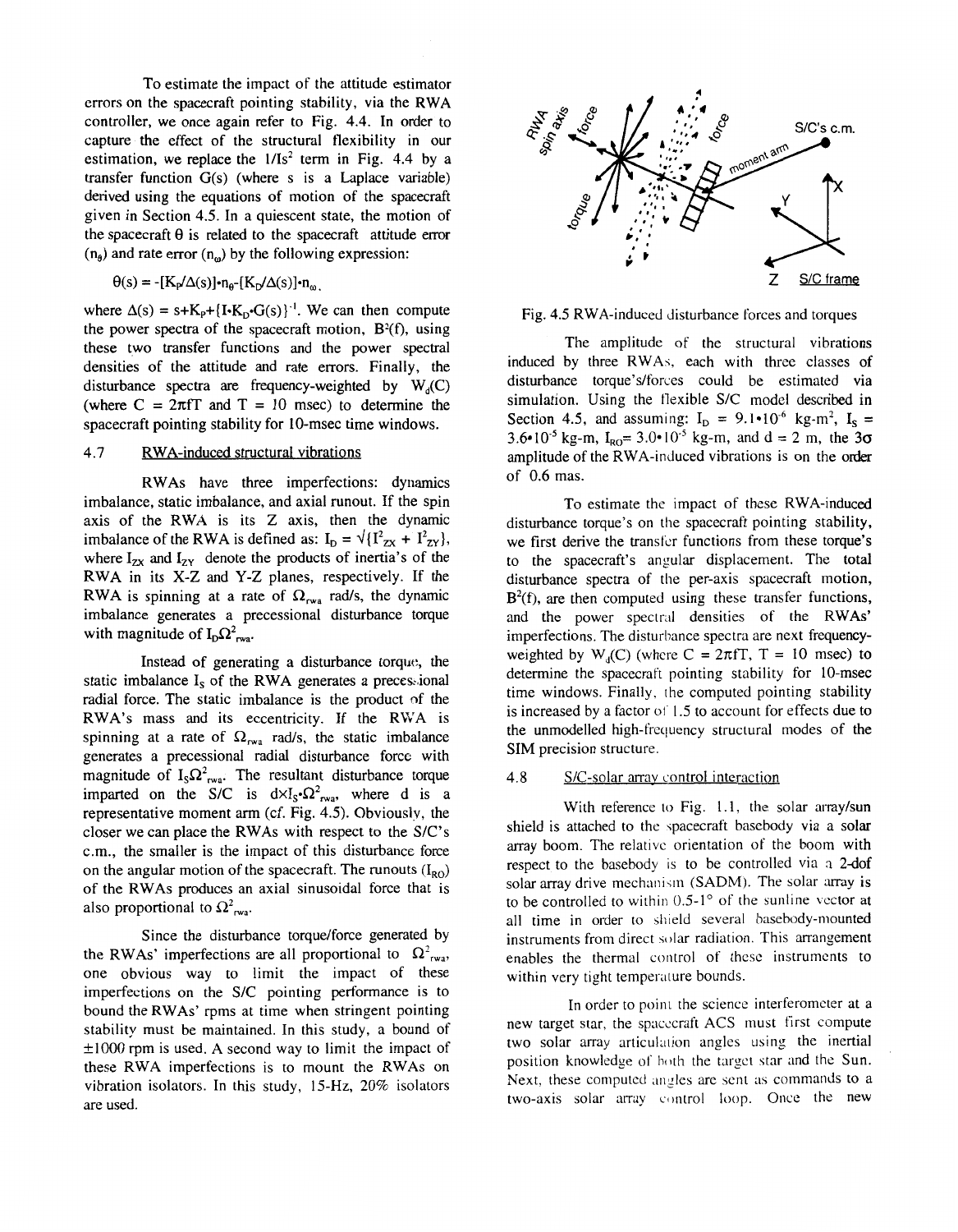spacecraft orientation is achieved, the SA pointing loops are "disabled" (angle commands to stepper motors are set to zero), and the **SA** boom is being held in position passively by both friction and the stepper motor cogging torques (after they have been amplified by the harmonic drive). With no control toque from the **SA** control loops, the spacecraft basebody will not experience any "reaction" torque (from the SA control loops) which might negatively impact the pointing stability *of* the spacecraft.

# **4.9** Thermal flutter

Thermal flutter on a spacecraft is most pronounced when there is a rapid heating rate change on one or more spacecraft structural members (e.g., its solar array or a flexible boom). Undesirable scenarios include spacecraft that makes frequent orbital eclipse transitions (Foster, et al, **1995),** and for a spin-stabilized spacecraft with a long flexible boom. None of these scenarios is applicable to the **SIM** spacecraft which is a three-axis stabilized spacecraft in a Earth-trailing orbit. Nevertheless, an upper bound on the power spectral density of the SA-induced disturbance torque is used in this study to limit the impact of thermal flutter on the pointing stability of the spacecraft basebody. See Fig. **4.6.** 



Fig. 4.6 Upper bound of PSD of solar array-induced disturbance torque

#### 4.10 S/C-interferometers control interaction

For **SIM** to successfully perform an astrometric measurement, its Real-Time Control (RTC) subsystem must accomplish two tasks: (1) the angle pointing control loop must be able to initially acquire, then track (via fast steering mirrors) the target stars, and (2) the fringe tracker control system must acquire a stellar fringe

(via stepper motors,  $VC$ , and  $PZT$  actuators), then stabilize the stellar fringe position. Disturbance torque's generated by these RTC control systems must be bounded in order to limit their impact on the spacecraft pointing stability. An upper bound on the power spectral density of RTC-induced disturbance torque is depicted in Fig. 4.7.



Fig. 4.7 Bound on PSD of RTC-induced disturbance torque

#### 5. Prelimindry error budgets

The "sizes" of various error contributors to the spacecraft pointing knowledge, control, and stability could be estimated using approaches described in Section **4.** In Table 5.1, these component errors are root sum squared (RSS'ed) together to obtain the  $3\sigma$  capability of the spacecraft pointing knowledge. The estimated overall capabilities are 7.3 and 66.8 **S**ec about the S/C's X and Z, and Y axes, respectively. They are better than the requirements with good margin.

Table 5.1 Pointing Knowledge Error Budget

| Error                               | 3σ per axis [Sec] |         |
|-------------------------------------|-------------------|---------|
| sources                             | $X$ and $Z$       | Y axis  |
|                                     | axes              |         |
| attitude determination error        | 0.18              | 1.5     |
| SRU bias                            | 3.1               | 47      |
| residual calibration error          | 3.2               | 47.1    |
| <b>SRU</b> thermal mechanical       | $\overline{4}$    | 4       |
| instability                         |                   |         |
| <b>SIM</b> frame thermal mechanical | $0^*$             | $0^+$   |
| instability                         |                   |         |
| slew-induced structural vibration   | < 0.001           | < 0.001 |
| RWA-induced structural vibration    | < 0.001           | < 0.001 |
| SIM structural thermal distortion   |                   |         |
| target command error                | 4                 | 4       |
| pointing knowledge                  | 7.3               | 66.8    |
| capability                          |                   |         |
| pointing knowledge requirement      | 20                | -20     |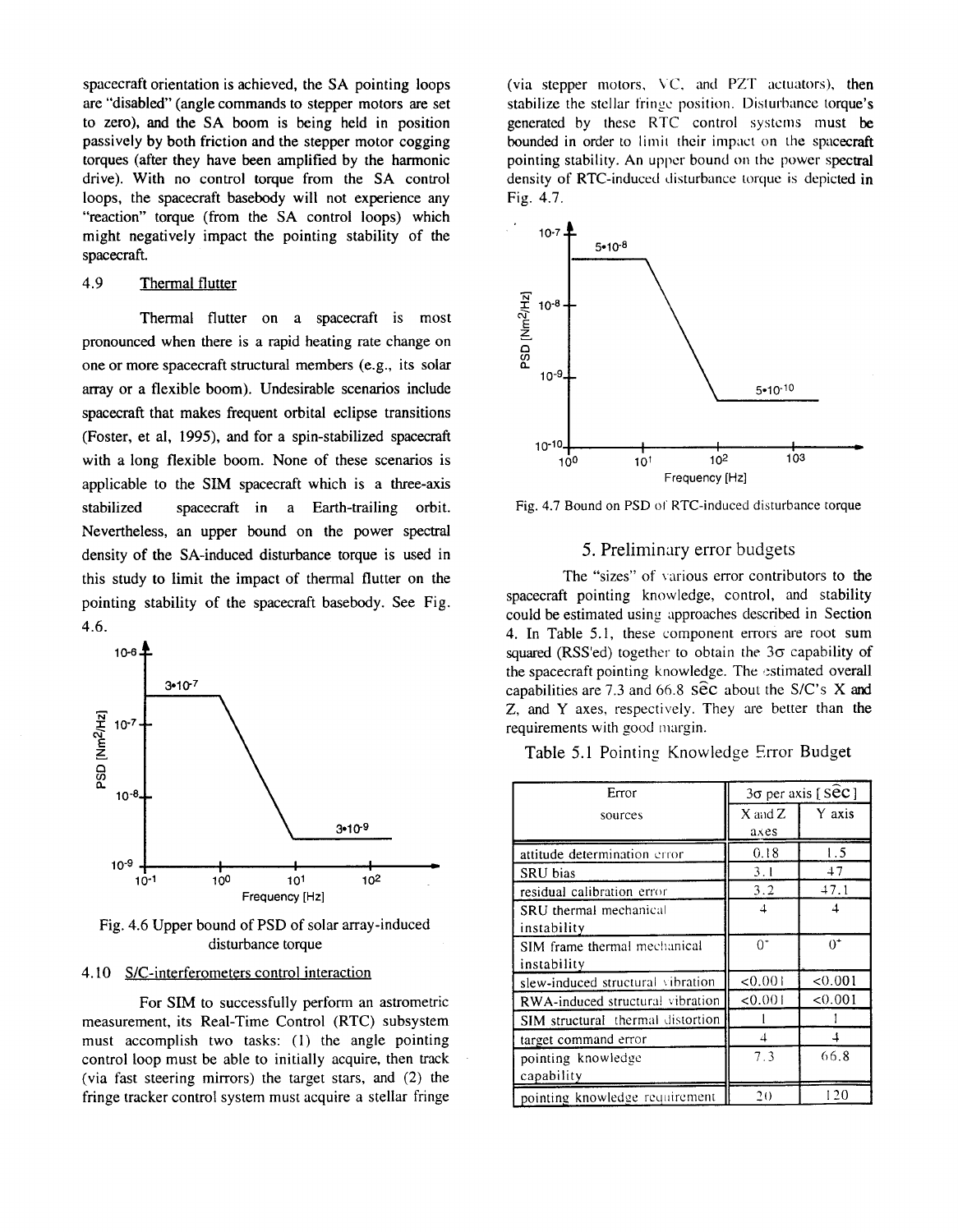Table **5.2** is an error budget for the spacecraft control requirements. Again, we RSS together various component errors (other than that of the RWA controller error). The overall spacecraft pointing capabilities are determined by adding algebraically the RSS result and the RWA controller error. The estimated overall capabilities are **10.3** and 69.8 *SEC* about the *S/C's* X and Z, and Y axes, respectively. Again, we met the requirements with good margin.

Table 5.2 Pointing Control Error Budget

| Error                             | $3\sigma$ per axis [SeC] |         |
|-----------------------------------|--------------------------|---------|
| sources                           | X and Z                  | Y axis  |
|                                   | axes                     |         |
| attitude determination error      | 0.18                     | 1.5     |
| SRU bias                          | 3.1                      | 47      |
| residual calibration error        | 3.2                      | 47.1    |
| SRU thermal mechanical            | 4                        | 4       |
| instability                       |                          |         |
| SIM frame thermal mechanical      | $0^*$                    | $0^*$   |
| instability                       |                          |         |
| slew-induced structural vibration | < 0.001                  | < 0.001 |
| RWA-induced structural vibration  | < 0.001                  | 0.001   |
| SIM structural thermal distortion |                          |         |
| target command error              | 4                        | 4       |
| root-sum-squares                  | 7.3                      | 66.8    |
| RWA controller error              | 3                        | 3       |
| pointing control capability       | 10.3                     | 69.8    |
| pointing control requirement      | 30                       | 120     |

π

Table **5.3** is an error budget for the spacecraft pointing stability requirement. Again, the component errors which are all  $1\sigma$  values are RSSed together to estimate the  $1\sigma$  capability of the spacecraft pointing stability. The estimated overall capability is 0.39 mas which just meets the requirement. There isn't a good margin between the requirement and capability.

### 6. Conclusions

Preliminary error budgets for the pointing knowledge, control, and stability of the **SIM** spacecraft are constructed using the specifications of commercial<br>off-the-shelf attitude determination sensors, attitude off-the-shelf attitude determination sensors, control actuators, and other spacecraft capabilities that had been demonstrated in past missions. Results obtained indicate that we can meet all the presently known spacecraft pointing requirements. Among all the spacecraft pointing requirements considered, the pointing stability requirement is the most challenging.

A large number of "children" requirements *m*  generated from this study. Top on the list, as expected, are specifications on attitude determination sensors and attitude control actuators. Other requirements include the minimum settling time after a rest-to-rest spacecraft slew, frequency and damping of the solar array boom, and others. Since the SIM spacecraft design is expected to evolve with time, pointing requirements stated in this study are likely to change with it. Hence, error budgets constructed here must be revised to reflect the changing spacecraft design. **Also.** the currently identified pointing requirements might have to be modified as a result of changes made to the SIM spacecraft and instrument designs, and new pointing requircments added. Results given here represent only the first step.

## Table 5.3 Pointing Stability Error Budget

| <b>Error Sources</b>                          | lσ per axis<br>(X and Z axis)<br>[mas] |
|-----------------------------------------------|----------------------------------------|
| S/C attitude determination and                |                                        |
| control system:                               |                                        |
| $\sim$ Control error:                         |                                        |
| RWA command resolution                        | 0.01                                   |
| Controller timing jitter and delay            | 0.05                                   |
| RWA speed reversals                           | $0^*$                                  |
| $\blacktriangleright$ Attitude determination: |                                        |
| <b>IRU</b> and <b>SRU</b> noise               | 0.27                                   |
| Disturbances:                                 |                                        |
| • SA/SS drive mechanisms <sup>*</sup>         | $0^*$                                  |
| $\blacktriangleright$ HGA drive mechanisms    | $0^*$                                  |
| $\bullet$ RWA-induced vibrations              | 0.26                                   |
| • Tape recorders (playback and                | $0^*$                                  |
| $rewind)$ <sup>†</sup>                        |                                        |
| • interferometer control systems:             | 0.041                                  |
| angle and fringe trackings                    |                                        |
| Thermal-mechanical vibrations:                |                                        |
| • slew-induced vibrations                     | 0.012                                  |
| • solar array thermal flutter                 | 0.1                                    |
| • precision structure thermal                 | 0,                                     |
| instability                                   |                                        |
| per-axis capabilities                         | 0.39                                   |
| per-axis requirement                          | 0.4                                    |

?Via careful sequence planning, these events **are** to be inhibited at times when tight pointing stability requirement must be met.

## 7. References

Aaron, K., 1998, "SIM Rainbird Configuration," Internal JPL Presentation Packagc.

Aaron, K. and Mateer. W., 1998. "Inertia Properties of the SIM Spacecraft and Its Solar Array," Internal JPL Presentation Package.

Chu, C.C., 1998, "TBD". Internal JPL Presentation Package.

Foster, C.L., Tinkcr. M.lz., Nurrc. G.S., and Till, **W.A.,**  1995, "Solar-Array-Induced Disturbance of the Hubble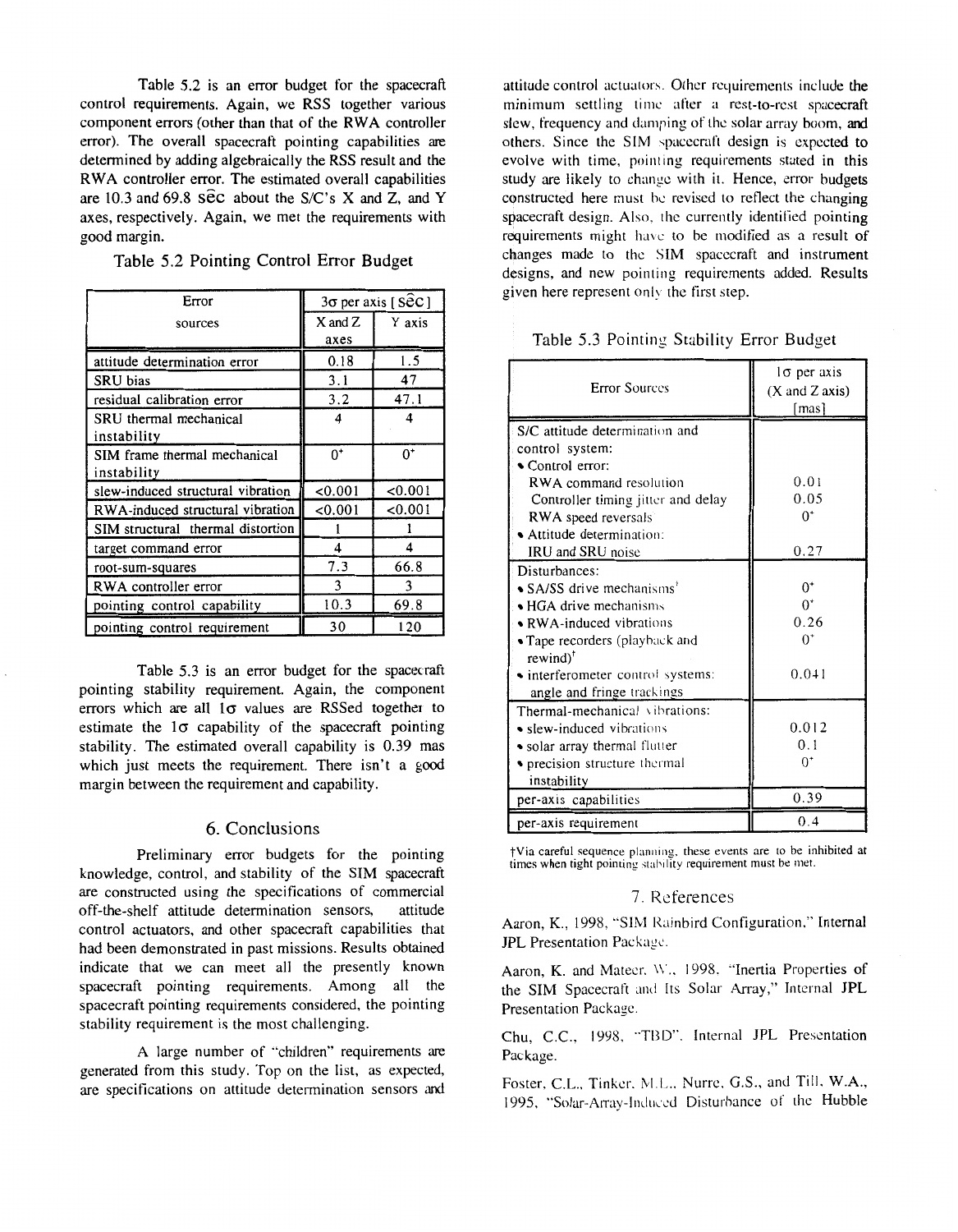Space Telescope Pointing System," Journal of Spacecraft and Rockets, Vol. 32, No. 4.

Laskin, R., 1998, "Dynamics and Control Requirements Flowdown," PISRR Presentation Package (TBD).

Lee, A., 1997, "Cassini Functional Requirements Document: System Accuracy Requirements and Predicted Capabilities," CAS-3- 170.

Lee, A., 1998, "AACS Issues related to SIM Reaction Wheel Unloading" JPL Internal memorandum 3412-98- 36, April 7, 1998.

Lucke, R.L., Sirlin, S.W., and San Martin, A.M., 1992, "New Definitions of Pointing Stability: AC and DC Effects," The Journal of Astronautical Sciences, Vol. 40, NO. 4, pp. 557-576.

Macala, *G.,* 1994, "Cassini Attitude Control by Reaction Wheels," *JPL* engineering memorandum 345-006.

Rayman, M. and Shao, M., 1992, "A Mission and System Design Option for the Orbiting Stellar Interferometer," IAF-92-0527, 43rd Congress of the International Astronautical Federation, Washington, D.C.

**Yu, J.,** 1998, "SIM Instrument Requirements and Error Budgets" PISRR Presentation Package (TBD).

# **8.** Acronyms

AACS Attitude and Articulation Control

Subsystem

- ACS Attitude Control Subsystem
- ATE Attitude Estimator
- BW Bandwidth (of a controller)
- c.m. center of mass
- c.p. center of pressure
- COTS Commercial-Off-The-Shelf
- dof degree of freedom
- FOR Field of Regard
- FOV Field of View
- **HGA** High Gain Antenna
- IRU Inertial Reference Unit
- LOS Line Of Sight
- mas ։<br>: milli-arc-second
- min arc-minute
- MOI Moment of Inertia
- NEA Noise Equivalent Angle
- PD Proportional+Derivative (controller)
- PISRR Preliminary Instrument System Requirement Review
- ppm part per million
- PSD Power Spectral Density
- PSF Point Spread Function
- PSS Precision Structure Subsystem
- PZT Piezo-electric (actuator)
- RMS Root-Mean-Squares
- RSS Root-Sum-Squares
- RTC Real-time Control Subsystem
- RWA Reaction Whccl Assembly
- SADM Solar Array Drive Mechanism
- SA/SS Solar Array/Sun Shield
- S/C Spacecraft
- **S** $\hat{e}c$  arc-second
- SIM Space Interferometry Mission
- SRU Stellar Referencc Unit (star tracker)
- TBD To Be Determined
- VC Voice Coil

## 9. Acknowledgments

The research described in this paper was carried out by the Jet Propulsion Laboratory, California Institute of Technology, and was sponsored by the National Aeronautics and Space Administration. The authors wish to thank K. Aaron, D. Buyard, R. Blue, G. M. Brown, C. Chu, P. Kobele, R. Laskin, G. Macala, J. Reimer, M. San Martin, L. Sicvers, and G. Tsuyuki, their colleagues at JPL, for many helpful discussions.

# 10. About the authors

Allan Lee is a *5)* stems engineer at the Avionics Systems Engineering section of Jet Propulsion Laboratory. In 1990-1997, he worked on the definition, design, test, and launch of the Cassini spacecraft. Systems engineering tasks he performed include system accuracy requirement detinitions and capability predictions, fault protection design of the attitude and articulation control subsystem, flight software testing, command and telemetry dictionaries, and others. He also worked on various spacecraft control-related R&D topics: model reduction methodologies for articulated. multiflexible body space structures (for example, the Galileo